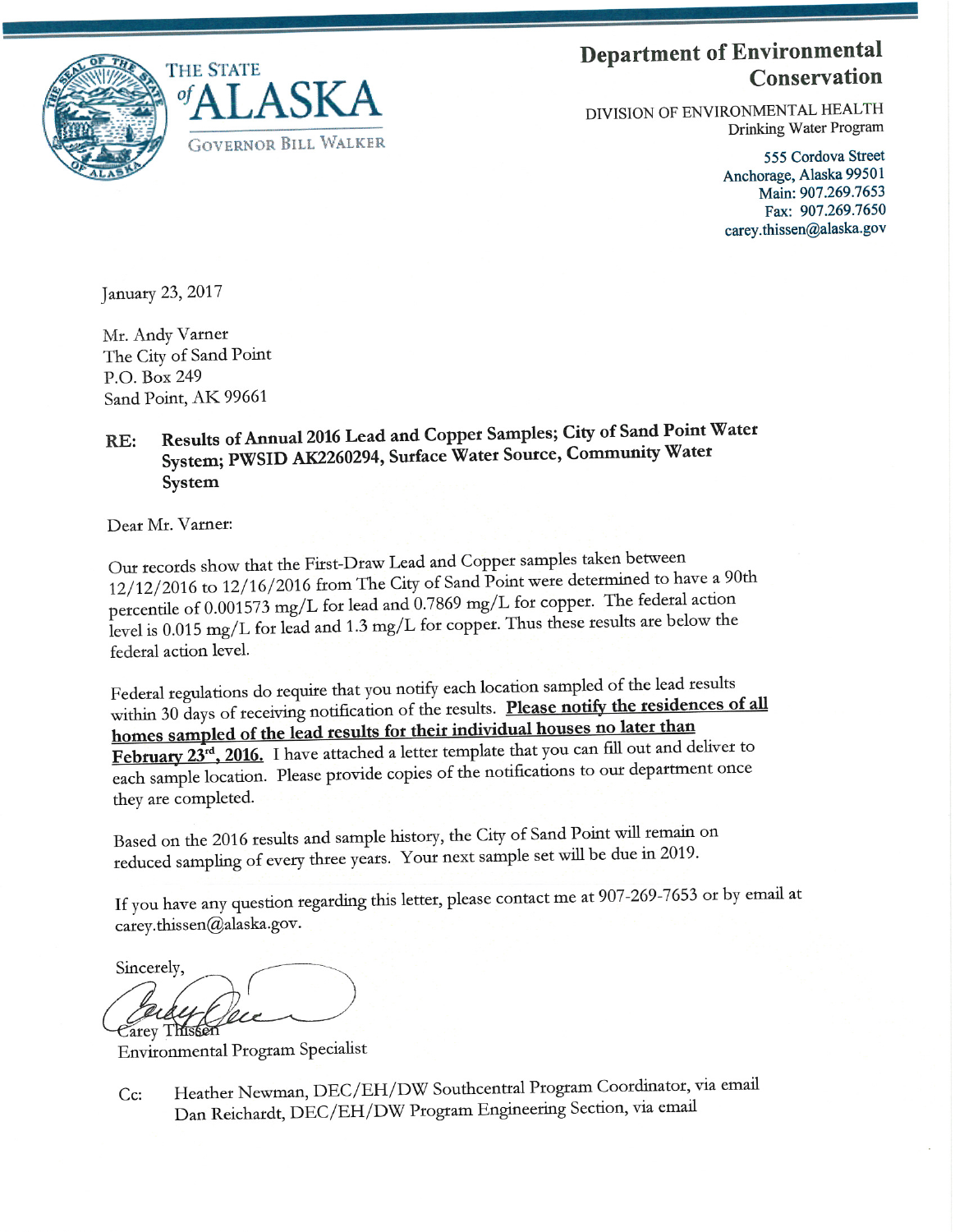## Allen Hill, Operator, City of Sand Point, via email

Enclosures: 90<sup>th</sup> Percentile No Exceedance Notification